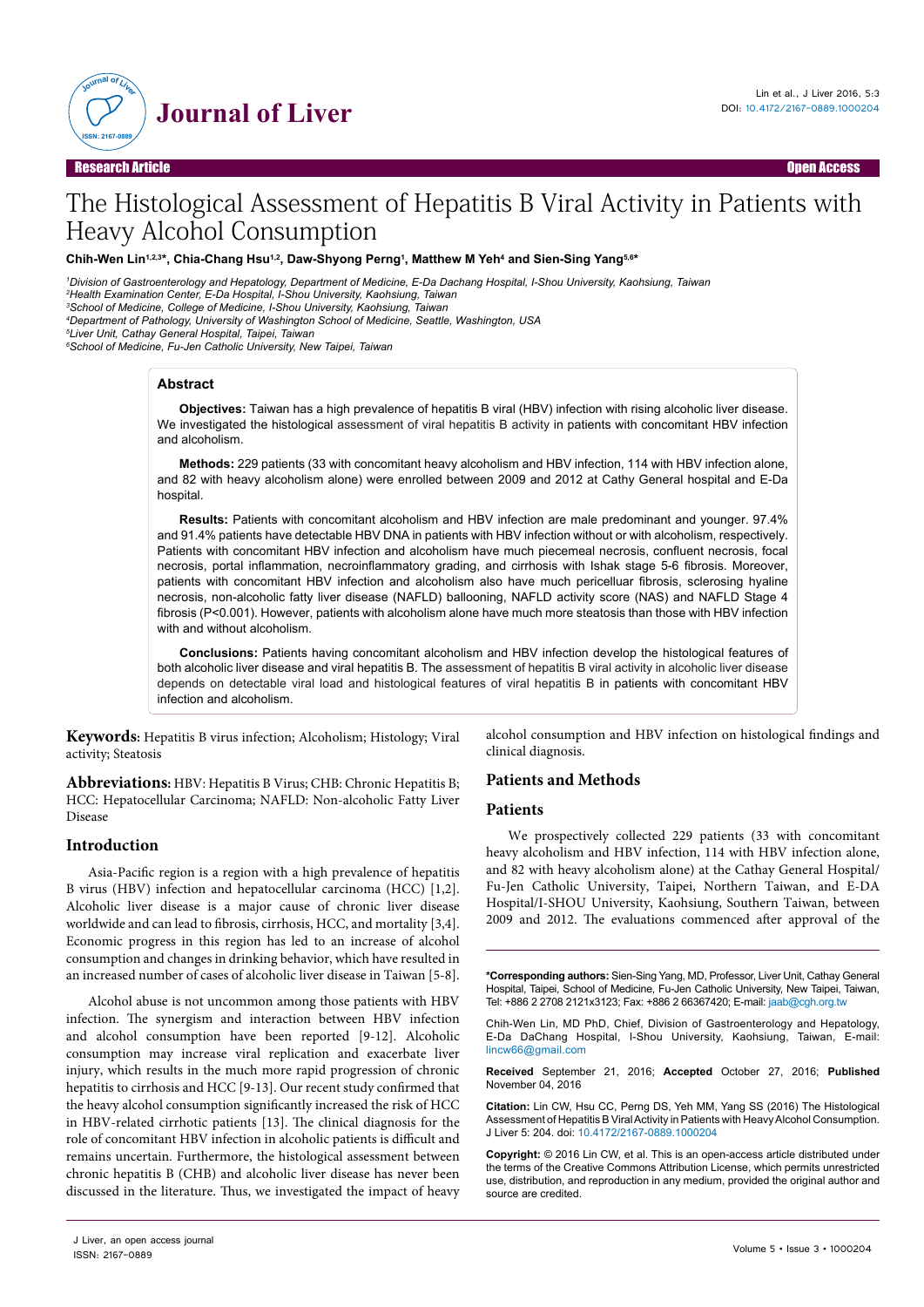## Page 2 of 4

study protocols by the Institutional Review Board of Cathay General hospital and E-DA hospital. The behavior of alcohol consumption was routinely evaluated by interviewing patients and family members for the duration, types, and amount of alcohol consumed per day. Heavy alcoholism was defined as consuming more than 80 g of ethanol each day for at least 5 years.

## **Hepatitis B marker**

All patients had blood chemistry and were tested for hepatitis B surface antigen (HBsAg), hepatitis B e antigen (HBeAg) and anti-HBe antibody (Abbott Laboratories, Chicago, IL, USA), α-fetoprotein (AFP), and serum HBV DNA (Cobas Amplicor, Hepatitis B Virus Test; Roche Diagnostics, Branchburg, NJ, USA) with with a minimum detection limit of 300 copies/ml. CHB was defined as the positivity for serum HBsAg for more than 6 months as well as chronic liver disease based on the clinical findings of laboratory tests, sonography, and upper gastrointestinal endoscopy. All patients had blood sampling and liver biopsy collected on the same day. All patients without liver histology due to decompensated liver function, international normalized ratio>1.5 and the occurrence of ascites were excluded. All patients with other hepatitis or liver malignancies were excluded.

## **Scoring system of alcoholic liver disease according to histology**

The clinical classification of alcoholic liver disease was based on the histological changes as steatosis, alcoholic hepatitis, alcoholic fibrosis, alcoholic cirrhosis, and alcoholic hepatitis on cirrhosis [14]. The scoring system for alcoholic liver disease was based on the Kleiner non-alcoholic steatohepatitis scoring system [15,16]; briefly defined as steatosis (0: <5%, 1: 5%-33%, 2: >33%-66%, 3: >66%), lobular inflammation (0: no foci, 1: <2 foci, 2: 2-4 foci, 3: >4 foci per 200X field), hepatocellular ballooning (0: none, 1: few, 2: many/prominent balloon cells), and fibrosis (0: none; 1A: mild, zone 3, perisinusoidal; 1B: moderate, zone 3, perisinusoidal, 1C: portal/periportal; 2: zone 3+perisinusoidal and portal/periportal; 3: bridging fibrosis; 4: cirrhosis). Two key histological features of alcoholic liver disease were also defined [17]; briefly defined as Mallory's hyaline (0: absent, 1: occasional, 2: several) and perisinusoidal fibrosis in zone 3 (0: none, 1:  $\langle 33\%, 2: 33-66\%, 3: 566\% \rangle$  [18].

## **Histology of chronic hepatitis**

The histological features of chronic hepatitis were based on Ishak modified Hepatic Activity Index (HAI) for necroinflammatory grading (periportal or periseptal piecemeal necrosis: 0-4; confluent necrosis: 0-6; focal lytic necrosis: 0-4; and portal inflammation: 0-4) and fibrosis staging (0-6) [19,20].

#### **Statistical analysis**

Data were expressed either as median (range) or percentage (%). Continuous variables were analyzed using Student's t-test. Categorical variables were analyzed using Pearson's Chi-square test or Fisher's exact test, as appropriate. All analyses were performed using the Statistical Package for Social Sciences (SPSS, version 15.0; Chicago, IL, USA).

## **Results**

#### **Baseline demographic data**

The clinical and biochemical features of all patients were shown in Table 1. Patients with alcoholism with and without HBV infection were

male predominant. Patients with concomitant alcoholism and HBV infection were younger, less platelet, and less platelet to spleen ratio than patients with alcoholism alone or HBV infection alone. Compared with patients with HBV infection with and without alcoholism, patients with alcoholism alone had significantly lower body mass index, hemoglobin, leukocyte, and albumin but higher mean corpuscular volume, serum bilirubin, alkaline-phosphate, gamma-glutamyl transpeptidase, and AST/ALT ratio (p<0.001). For the patients with HBV infection alone, 111 of 114 (97.4%) patients with HBV infection had detectable HBV DNA. For the patients with concomitant HBV infection and alcoholism, 29 of the 32 (90.6%) patients with HBV infection had detectable HBV DNA. None of the patients with alcoholism alone had detectable viral load (*p*<0.001).

## **Histological features of viral hepatitis B**

The histological features of viral hepatitis B were shown in Table 2. Compared with those patients with alcoholism alone, patients with HBV infection with and without alcoholism had much more piecemeal necrosis, confluent necrosis, focal necrosis, portal inflammation and necroinflammatory grading (p<0.001) regardless of HBV infection. However, patients with concomitant HBV infection and alcoholism or alcoholism alone had much more cases having cirrhosis with Ishak stage 5-6 fibrosis than those with HBV infection alone (p<0.001).

### **Histological features of alcoholic liver disease**

The histological features of alcoholic liver disease are shown in Table 3. Compared with those with HBV infection alone, patients

| <b>Characteristics</b>                                                                                                                                                                                                                                          | <b>HBV+Alcoholism</b><br>$(n=33)$ | <b>HBV</b><br>$(n=114)$       | <b>Alcoholism</b><br>$(n=82)$ |  |  |
|-----------------------------------------------------------------------------------------------------------------------------------------------------------------------------------------------------------------------------------------------------------------|-----------------------------------|-------------------------------|-------------------------------|--|--|
| Age (year)                                                                                                                                                                                                                                                      | $41.29 \pm 9.98^{a,b}$            | $47.63 \pm 9.32$ <sup>c</sup> | $45.78 \pm 8.42$              |  |  |
| Sex (male)                                                                                                                                                                                                                                                      | $31 (93.2)^a$                     | 66 (58.3) <sup>c</sup>        | 74 (90.2)                     |  |  |
| Body mass index (kg/m <sup>2</sup> )                                                                                                                                                                                                                            | $25.3 \pm 3.7^a$                  | $25.0 \pm 3.7$ °              | $23.6 \pm 3.8$                |  |  |
| Alcohol intake amount (g/day)                                                                                                                                                                                                                                   | $179 \pm 47^{\circ}$              | 0 <sup>c</sup>                | $165 \pm 41$                  |  |  |
| Alcohol intake duration (year)                                                                                                                                                                                                                                  | $16.6 \pm 4.3^b$                  | 0 <sup>c</sup>                | $18.8 \pm 6.7$                |  |  |
| Presence of Diabetes                                                                                                                                                                                                                                            | 5(15.2)                           | 12 (10.5)                     | 13 (15.9)                     |  |  |
| Presence of Hyperlipidemia                                                                                                                                                                                                                                      | 3(9.1)                            | 13 (11.4)                     | 15(18.3)                      |  |  |
| Hemoglobin (g/dL)                                                                                                                                                                                                                                               | $13.5 \pm 2.1$ <sup>b</sup>       | $14.2 \pm 1.7$ °              | $12.9 \pm 2.6$                |  |  |
| Mean corpuscular volume (fL)                                                                                                                                                                                                                                    | $89.7 \pm 6.3^b$                  | $89.6 \pm 4.9^{\circ}$        | $97.0 \pm 11.0$               |  |  |
| White blood cell $(10^3 \mu L)$                                                                                                                                                                                                                                 | 5890 ± 1926 <sup>b</sup>          | 5779 ± 1634°                  | 2877 ± 1040                   |  |  |
| Platelet count (x103/ml)                                                                                                                                                                                                                                        | $152 \pm 61^{a,b}$                | $172 \pm 53^{\circ}$          | $198 \pm 87$                  |  |  |
| Platelet/spleen                                                                                                                                                                                                                                                 | 1599 ± 779 a,b                    | 1857 ± 749 <sup>c</sup>       | $2125 \pm 1118$               |  |  |
| <b>INR</b>                                                                                                                                                                                                                                                      | $1.18 \pm 0.27$                   | $1.10 \pm 0.14$               | $1.12 \pm 0.24$               |  |  |
| Total bilirubin (mg/dl)                                                                                                                                                                                                                                         | $1.36 \pm 1.89$ <sup>b</sup>      | $0.85 \pm 0.51$ °             | $2.02 \pm 2.46$               |  |  |
| Albumin (g/dl)                                                                                                                                                                                                                                                  | $3.65 \pm 0.63$ <sup>a</sup>      | $4.11 \pm 0.42$ <sup>c</sup>  | $3.55 \pm 0.67$               |  |  |
| Globulin (g/dl)                                                                                                                                                                                                                                                 | $3.10 \pm 0.56$                   | $2.86 \pm 0.46$               | $2.94 \pm 0.70$               |  |  |
| AST (IU/L)                                                                                                                                                                                                                                                      | $130.5 \pm 169.5^{a,b}$           | $79.1 \pm 94.7$               | $87.7 \pm 72.0$               |  |  |
| ALT (IU/L)                                                                                                                                                                                                                                                      | $193.5 \pm 265.3$ <sup>a,b</sup>  | 137.6 ± 197.0                 | $68.7 \pm 68.6$               |  |  |
| <b>AST/ALT</b>                                                                                                                                                                                                                                                  | $0.89 \pm 0.60^{a,b}$             | $0.69 \pm 0.26$ <sup>c</sup>  | $1.62 \pm 0.83$               |  |  |
| Alkaline phosphatase (IU/L)                                                                                                                                                                                                                                     | $105.2 \pm 54.5^{a,b}$            | $75.6 \pm 46.5^{\circ}$       | $150.1 \pm 109.0$             |  |  |
| y-glutamyltransferase (IU/L)                                                                                                                                                                                                                                    | $162.8 \pm 210.1^{a,b}$           | $72.1 \pm 78.5^{\circ}$       | $484.5 \pm 506.7$             |  |  |
| Ferritin                                                                                                                                                                                                                                                        | $579 \pm 631$ <sup>b</sup>        | n.a.                          | $953 \pm 1431$                |  |  |
| α-fetoprotein (ng/ml)                                                                                                                                                                                                                                           | $16.4 \pm 20.8$ <sup>b</sup>      | $27.8 \pm 193.0^{\circ}$      | $10.3 \pm 38.1$               |  |  |
| HBV DNA: positive                                                                                                                                                                                                                                               | 29 (90.6)                         | 111 (97.4)                    | 0(0)                          |  |  |
| standard<br>deviation<br>(SD)<br>Data<br>shown<br>or<br>number<br>(%).<br>as<br>mean<br>$\pm$<br>Aspartate Aminotransferase; ALT: Alanine Aminotransferase;<br>AST:<br>INR:<br>International Normalized Ratio; HBV: Hepatitis B virus; N.A: Data not Available. |                                   |                               |                               |  |  |

a p value<0.05, HBV and alcoholism vs HBV.

b p value<0.05, HBV and alcoholism vs Alcoholism.

c p value<0.05, HBV vs Alcoholism.

**Table 1:** Demographic data of all patients.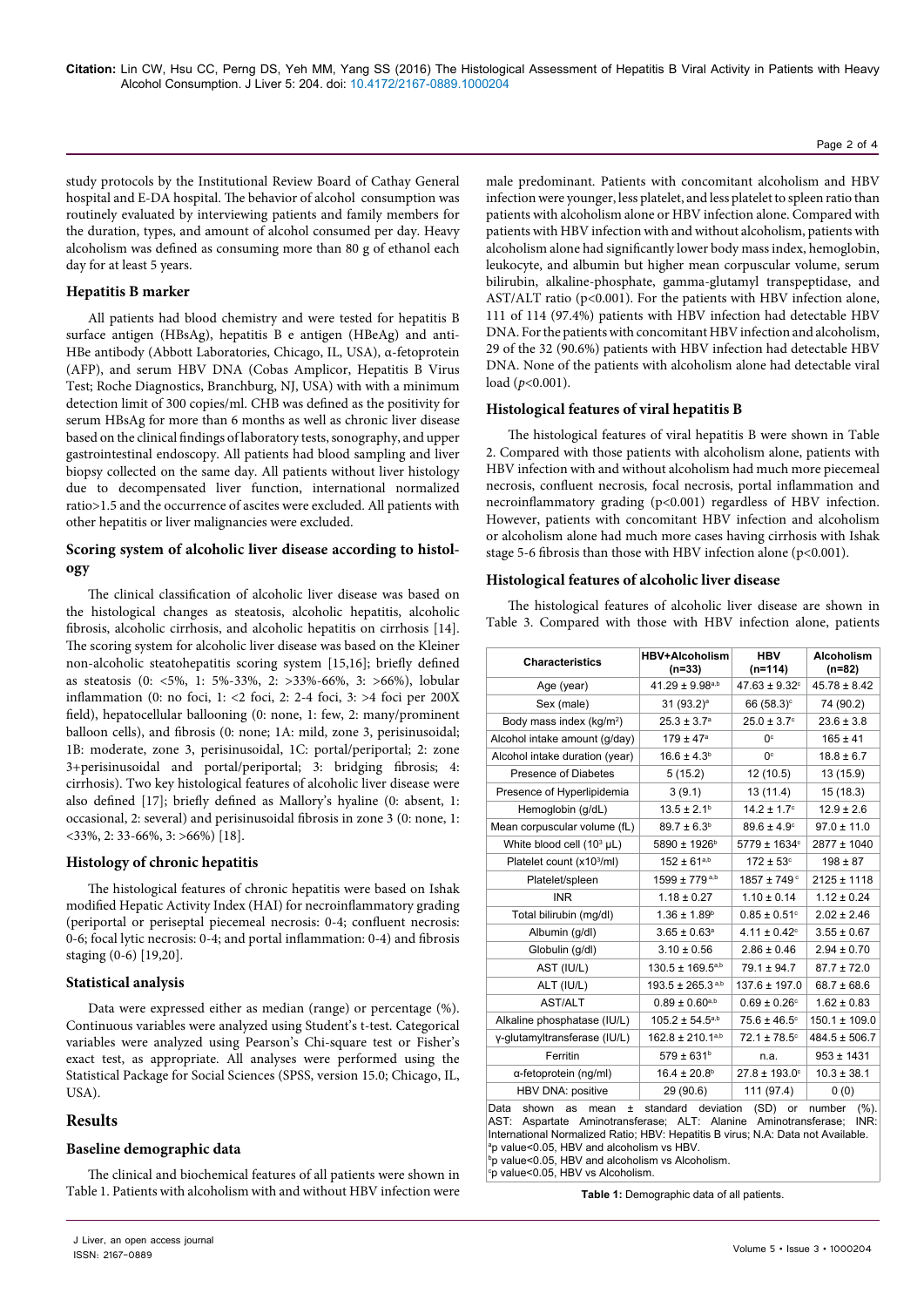**Citation:** Lin CW, Hsu CC, Perng DS, Yeh MM, Yang SS (2016) The Histological Assessment of Hepatitis B Viral Activity in Patients with Heavy Alcohol Consumption. J Liver 5: 204. doi: 10.4172/2167-0889.1000204

| Viral hepatitis histology<br>features                                                                                     | <b>HBV+Alcoholism</b><br>$(n=33)$ | <b>HBV</b><br>$(n=114)$      | <b>Alcoholism</b><br>$(n=82)$ |  |  |
|---------------------------------------------------------------------------------------------------------------------------|-----------------------------------|------------------------------|-------------------------------|--|--|
| Piecemeal necrosis                                                                                                        |                                   |                              |                               |  |  |
| 0                                                                                                                         | $1(3.0)^{b}$                      | $8(7.0)$ <sup>c</sup>        | 41 (50.0)                     |  |  |
| 1                                                                                                                         | 13 (39.4) <sup>b</sup>            | 47 (41.2) <sup>c</sup>       | 33 (40.2)                     |  |  |
| $2 - 4$                                                                                                                   | 19 (57.6) <sup>b</sup>            | 59 (51.8) <sup>c</sup>       | 8(9.8)                        |  |  |
| Confluent necrosis                                                                                                        |                                   |                              |                               |  |  |
| 0                                                                                                                         | 18 (54.5) <sup>b</sup>            | 66 (57.9) <sup>c</sup>       | 76 (92.7)                     |  |  |
| 1                                                                                                                         | $5(15.2)^{b}$                     | 26 (22.8) <sup>c</sup>       | 5(6.1)                        |  |  |
| $2 - 6$                                                                                                                   | $10(30.3)^{b}$                    | $22 (19.3)^c$                | 1(1.2)                        |  |  |
| Focal necrosis                                                                                                            |                                   |                              |                               |  |  |
| 0                                                                                                                         | $1(3.0)^{b}$                      | $1(0.9)^c$                   | 6(7.3)                        |  |  |
| 1                                                                                                                         | $11 (33.3)^b$                     | 40 (35.1) <sup>c</sup>       | 42 (51.2)                     |  |  |
| $2 - 4$                                                                                                                   | $21 (63.7)^b$                     | 73 (64.0) <sup>c</sup>       | 34 (41.5)                     |  |  |
| Portal inflammation                                                                                                       |                                   |                              |                               |  |  |
| 0                                                                                                                         | $1(3.0)^{b}$                      | 4 $(3.5)^c$                  | 52 (63.4)                     |  |  |
| 1                                                                                                                         | 11 (33.3) <sup>b</sup>            | 43 (37.7) <sup>c</sup>       | 24 (29.3)                     |  |  |
| $2 - 4$                                                                                                                   | $21 (63.7)^b$                     | 67 $(58.8)^c$                | 6(7.3)                        |  |  |
| Necroinflammatory Score:<br>Grading                                                                                       |                                   |                              |                               |  |  |
| Mean $±$ SD                                                                                                               | $6.39 \pm 2.89^{\circ}$           | $5.56 \pm 2.55$ <sup>c</sup> | $3.13 \pm 2.27$               |  |  |
| Ishak Fibrosis: Staging                                                                                                   |                                   |                              |                               |  |  |
| $F1-4$                                                                                                                    | $17(51.5)^a$                      | 89 (78.1) <sup>c</sup>       | 45 (54.9)                     |  |  |
| F <sub>5-6</sub>                                                                                                          | 16 $(48.5)^a$                     | 25 (21.9) <sup>c</sup>       | 37(45.1)                      |  |  |
| Mean $\pm$ SD                                                                                                             | $3.76 \pm 1.98$ <sup>a</sup>      | $3.08 \pm 1.72$ <sup>c</sup> | $3.39 \pm 2.18$               |  |  |
| Data shown as mean $\pm$ standard deviation (SD) or number (%).<br><sup>a</sup> p value<0.05, HBV and alcoholism vs. HBV. |                                   |                              |                               |  |  |

b p value<0.05, HBV and alcoholism vs. alcoholism. c p value<0.05, HBV vs. alcoholism.

**Table 2:** Histological features of viral hepatitis B in all patients.

with alcoholism with and without HBV infection had much more pericelluar fibrosis, sclerosing hyaline necrosis, NAFLD ballooning, NAFLD activity score (NAS) and NAFLD Stage 4 fibrosis (p<0.001). Patients with alcoholism alone had much more steatosis than those with HBV infection with and without alcoholism (p<0.001).

## **Discussion**

Liver biopsy has been the most sensitive and specific method for evaluating the degree of hepatic injury and fibrosis to help the clinical diagnosis and therapeutic decision [20,21]. In the present results, the patients having concomitant alcoholism and HBV infection developed the histological features of both alcoholic liver disease (steatosis, hepatocyte ballooning, focal necrosis and fibrosis) [17] and viral hepatitis B (piecemeal necrosis, confluent necrosis, focal necrosis, portal inflammation and fibrosis) [19]. Typical histological changes of viral hepatitis B are important in the clinical differentiation from alcoholic liver disease. Furthermore, typical histological changes of alcoholic liver disease were also important in the clinical differentiation from viral hepatitis B in high HBV endemic area, such as Taiwan and Asian Pacific region. To the best of our knowledge, this result has not previously been reported in the literature.

All but three patients had detectable hepatitis B viral load showing their underlying hepatitis activities in patients with concomitant HBV infection and alcoholism. The histology also showed that typical histological changes of viral hepatitis B in patients with concomitant HBV infection and alcoholism. The assessment of viral activity B in alcoholic liver disease depends on detectable viral load and histological features of viral hepatitis B in patients with concomitant HBV infection and alcoholism. Moreover, some studies show that chronic ethanol

consumption stimulates hepatitis B virus replication in animal [22,23]. In clinics, our study presents that patients with concomitant HBV infection and alcoholism have high percentages of hepatitis B viral load and high levels of HBV DNA. This could be possibly due to patients with alcoholic liver disease having poor nutrition status and relatively weaker immune status. HBV replication is mediated by immune system and is the key role of immune-mediated liver injury and disease progression [21,24].

Page 3 of 4

HBV infection and heavy alcohol consumption has been recognized as major risk factors for fibrosis, cirrhosis, and HCC [10,24]. Our recent study presented that heavy alcohol consumption significantly increases the risk of HCC in HBV-related cirrhotic patients and elevated baseline serum HBV DNA is a strong risk predictor of HCC [11]. In this study, patients with concomitant HBV infection and alcoholism had much more cirrhosis with Ishak stage 5-6 fibrosis and NAFLD activity score with stage 4 fibrosis than those with HBV infection alone in histological findings. Our study demonstrates that patient with concomitant HBV infection and alcoholism have more advanced fibrosis and cirrhosis.

Alcohol intake increases the prevalence of fatty liver and hepatic steatosis is positively associated with moderate alcohol consumption [25]. Our study presented that patients with alcoholism alone had much more steatosis than those with HBV infection with and without

| Alcoholic liver disease HBV+Alcoholism<br>histology features            | $(n=33)$                 | <b>HBV</b><br>$(n=114)$      | <b>Alcoholism</b><br>$(n=82)$ |  |  |
|-------------------------------------------------------------------------|--------------------------|------------------------------|-------------------------------|--|--|
| Pericelluar fibrosis                                                    |                          |                              |                               |  |  |
| 0                                                                       | $9(27.3)^{a,b}$          | 112 (98.2) <sup>c</sup>      | 3(3.7)                        |  |  |
| 1                                                                       | 13 (39.4) <sup>a</sup>   | $2(1.8)^c$                   | 31 (37.8)                     |  |  |
| $2 - 3$                                                                 | 11 (33.3) <sup>a,b</sup> | $0(0.0)^c$                   | 48 (58.5)                     |  |  |
| Sclerosing hyaline<br>necrosis                                          |                          |                              |                               |  |  |
| 0                                                                       | $18(54.5)^{a,b}$         | 113 (99.1) <sup>c</sup>      | 5(6.1)                        |  |  |
| 1                                                                       | 11 (33.3)a,b             | $1(0.9)^c$                   | 47 (57.3)                     |  |  |
| $2 - 3$                                                                 | 4 $(12.1)^{a,b}$         | $0(0.0)^c$                   | 30(36.6)                      |  |  |
| Kleiner NAFLD score                                                     |                          |                              |                               |  |  |
| <b>NAFLD</b> steatosis                                                  |                          |                              |                               |  |  |
| 0                                                                       | 19 (57.6) <sup>b</sup>   | 67 $(58.8)^c$                | 28 (34.1)                     |  |  |
| 1                                                                       | 8(24.2)                  | 29 (25.4)                    | 23 (28.0)                     |  |  |
| $2 - 3$                                                                 | $6(18.2)^{b}$            | 18 (15.8) <sup>c</sup>       | 31 (37.9)                     |  |  |
| <b>NAFLD</b> inflammation                                               |                          |                              |                               |  |  |
| 0                                                                       | (0.0)                    | 1(0.9)                       | 5(6.1)                        |  |  |
| 1                                                                       | 13 (39.4)                | 38 (33.3)                    | 44 (53.7)                     |  |  |
| $2 - 3$                                                                 | 20 (60.6)                | 75 (65.8)                    | 33 (40.2)                     |  |  |
| NAFLD ballooning                                                        |                          |                              |                               |  |  |
| 0                                                                       | $8(24.2)^a$              | $34(30.1)^c$                 | 6(7.3)                        |  |  |
| 1                                                                       | 10 (30.3)a,b             | 56 (49.1)                    | 39 (47.6)                     |  |  |
| $2 - 3$                                                                 | $15(45.5)^a$             | 24 (20.8) <sup>c</sup>       | 37(45.1)                      |  |  |
| NAFLD activity score:<br>Grading                                        |                          |                              |                               |  |  |
| Mean $±$ SD                                                             | $3.79 \pm 2.01^{a,b}$    | $3.34 \pm 1.63$ <sup>c</sup> | $4.27 \pm 1.98$               |  |  |
| NASH fibrosis: Staging                                                  |                          |                              |                               |  |  |
| $0 - 3$                                                                 | 18 (53.8) <sup>a</sup>   | 88 (77.0) <sup>c</sup>       | 46 (55.6)                     |  |  |
| 4                                                                       | 15 (46.2) <sup>a</sup>   | 26 (23.0) <sup>c</sup>       | 36 (44.4)                     |  |  |
| Mean $±$ SD                                                             | $2.91 \pm 1.16^a$        | $2.12 \pm 1.38$ <sup>c</sup> | $2.82 \pm 1.21$               |  |  |
| Data shown as mean ± standard deviation (SD) or number (%). NAFLD: Non- |                          |                              |                               |  |  |

alcoholic fatty liver disease.

a p value<0.05, HBV and alcoholism vs. HBV.

b p value<0.05, HBV and alcoholism vs. alcoholism.

c p value<0.05, HBV vs. alcoholism.

**Table 3:** Histological features of alcoholic liver disease in all patients.